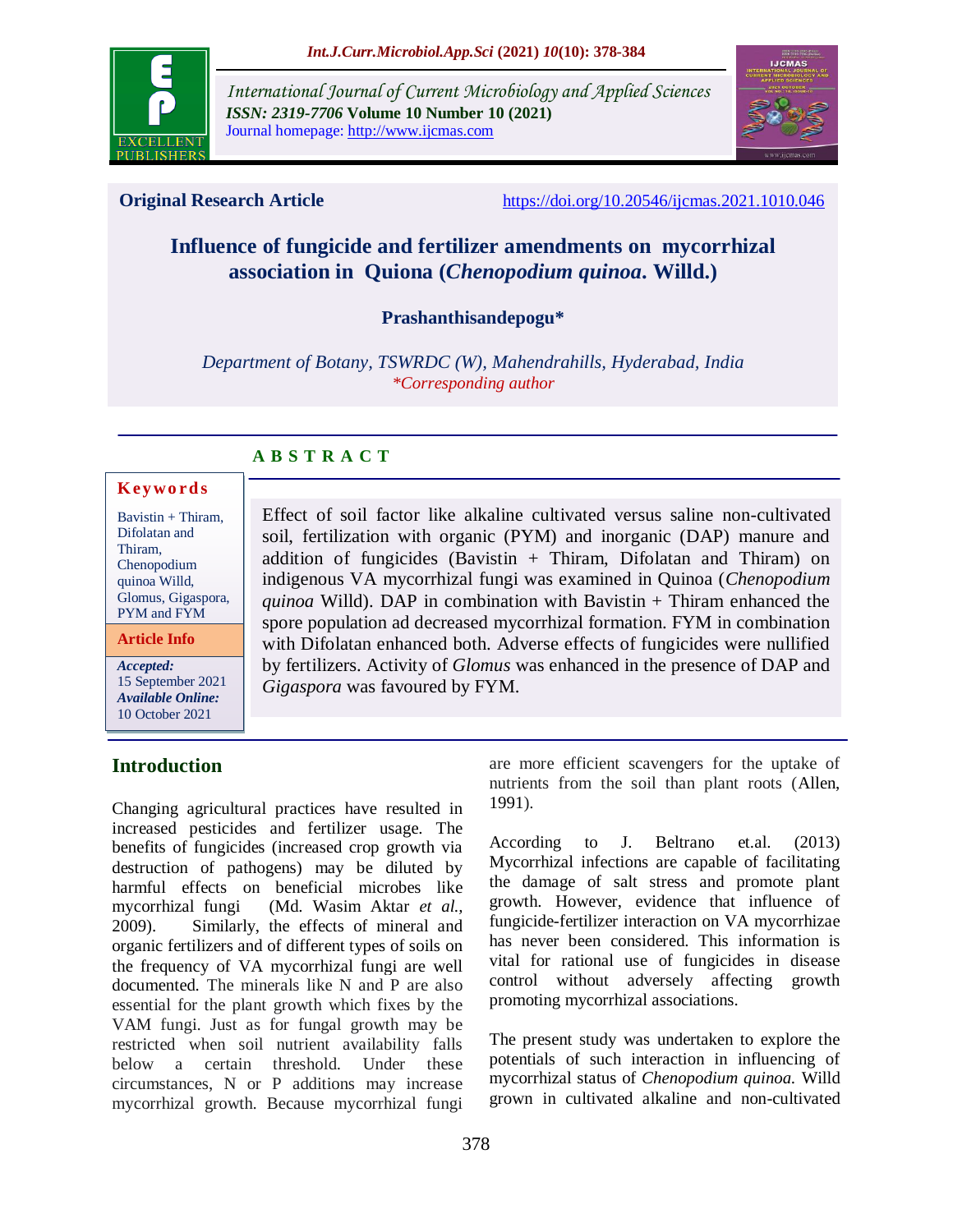saline soils, amended with inorganic and organic fertilizers, with seeds treated with fungicides normally used to control soil-borne pathogens.

#### **Materials and Methods**

#### **Soil amendments with fertilizers**

Soil was collected from cultivated and noncultivated areas of Telangana University, Nizamabad area and analysed for pH, EC (measure of total soluble salts), potassium, CaCo3 and texture by Agriculture Research Institute, Rajendranagar,hyderabad. Frmyard manure (FYM) was mixed in the ratio of 1:5 and Diammonium phosphate (DAP) was added 70 kg/ha.

#### **Seed treatment with fungicides**

Seeds of Quinoa were treated with Bavistin + Thiram, Difolatan and Thiram 0.25%. 50g seed was taken in each case in a conical flask and 135 mg fungicides was added. The flasks were corked with cotton plug encased in the butter paper and shaken well to ensure uniform coating of fungicides on the seed. The treated seeds were kept for 24hours before sowing.

# **Quantification of spore population in soil and mycorrhizal in plant roots**

For assessment of spore population the wet sieving and decanting technique (Gerdemann and Nicolson, 1963) was used. The types and number of mycorrhizal spores was observed and recorded under stereoscopic binocular microscope. Mycorrhizal in plant roots was quantified by the method of Giovanneti and Mosse (1980).

#### **Treatment**

- 1.Control (soil alone)
- 2. Plus Farmyard manure (FYM)
- 3. Plus Diammonium phosphate (DAP)
- 4. Plus Bavistin + Thiram
- 5. Plus Difolatan
- 6. Plus Thiram
- $7.2 + 4$
- $8.2 + 5$
- $9.2 + 6$  $10.3 + 4$  $11.3 + 5$
- $12.3 + 6$

10 inch pots were filled with cultivated / noncultivated soil and the fertilizer treatments applied. Fungicides were applied as seed dressing. 5 seeds of *Chenopodium quinoa* Willd.were sown in each pot. Each treatment was replicated thrice. Data on spore population of endogonaceous fungi and percentage of mycorrhizal colonization in roots was recorded after 30 days.

### **Results and Discussion**

### **The Substrate**

Two types of soils, namely cultivated and noncultivated were used. Both had sandy loam texture and similar organic carbon content and EC. Potassium and phosphorus content were higher in cultivated soil which was alkaline in nature as compared to saline nature of non-cultivated soil (Table 1).

Spore population of mycorrhizal fungi was higher in cultivated soil (15 spores/5gm soil) as compared to non-cultivated one (10/5gm). Amendments did not alter this trend (Table 2). Mycorrhizal root development was also more in cultivated soil. Two mycorrhizal fungi namely *Glomus* and *Gigaspora* were found in both types of soils with former dominating. Both genera had two distinct types of spores. However, in the absence of positive identification at species level, the results have been evaluated at genus level, even though the distribution of all spore types have been indicated in Table 2 and graphs.

#### **DAP vs. FYM**

Amendment with DAP favoured dominance of *Gigaspora* over *Glomus* in cultivated soil while in non-cultivated substrate it further enhanced the dominance of *Glomus* to the extent that *Gigaspora.*

FYM eliminated *Gigaspora* in cultivated soil was found to be a better substrate than non-cultivated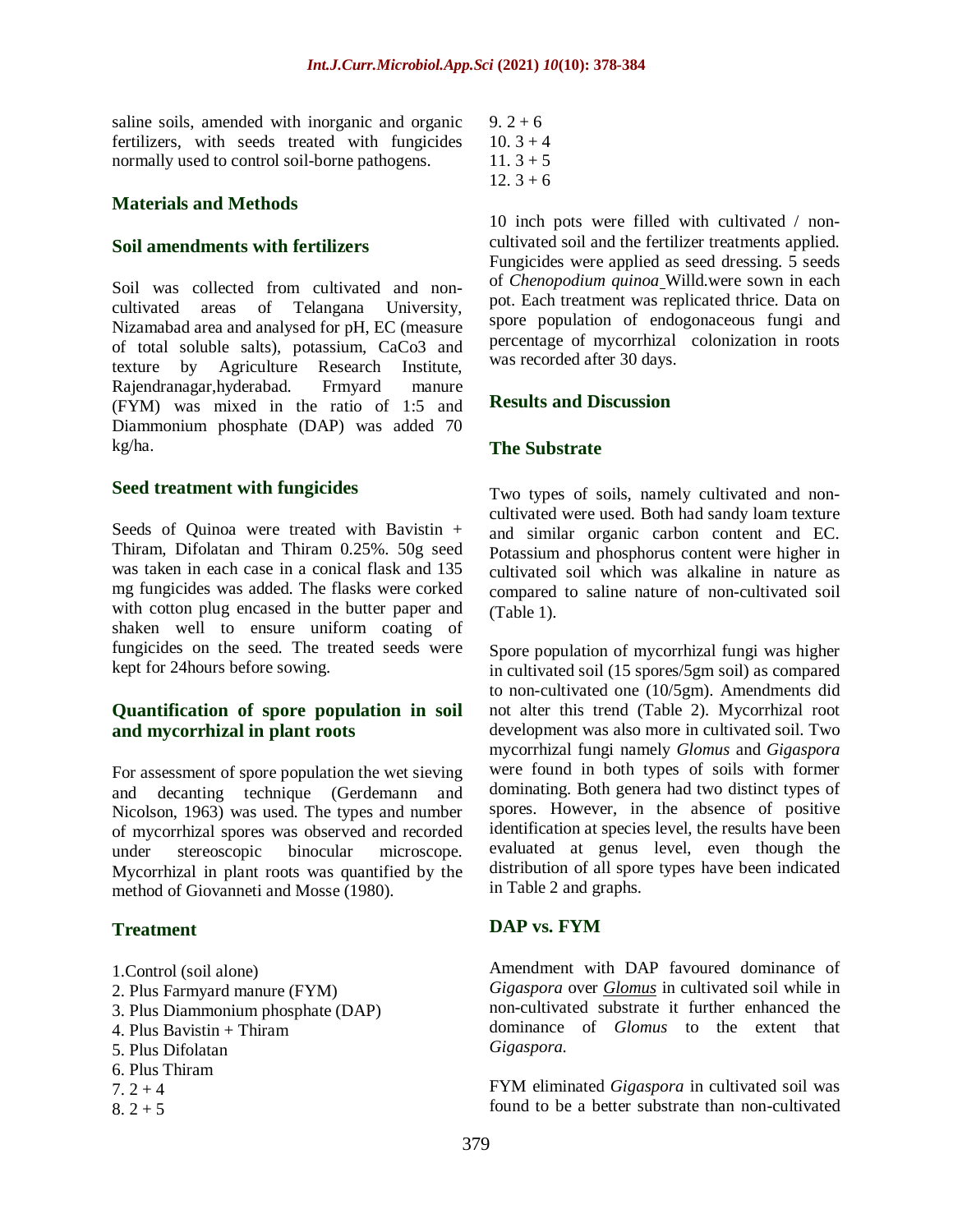soil for the development of mycorrhizal roots. DAP amendment had a retarding effect on mycorrhizal formation in cultivated soil while in non-cultivated soil it enhanced this activity. FYM reversed the trend in two types of soils. In general, amendment of cultivated soil with DAP and noncultivated soil with FYM enhanced the production of spores and reduced the mycorrhizal root formation.

#### **Fertilizer-Fungicide Interactions**

The trends of reduction of spore population in the presence of fungicides was reversed when DAP was added to cultivated soil containing one or the other of three fungicides, so much so that total number of spores increased by 50-60% over initial population in un amended soil. Similar trend was observed in non-cultivated soil also expect in case of DAP + Thiram where there was on effect. Addition of FYM did not reverse the trend in cultivated soil but in non-cultivated soil the spore's production was enhanced in FYM + Thiram and FYM + Difolatan treatments by 10% and 30% respectively (Table 3). In the presence of fungicides FYM enhanced production of *Gigaspora* spores and DAP increased *Glomus*  spore population, in saline soil. The spore population of *Gigaspora* in alkaline soil was increased in the presence of both DAP and Difolatan but the endophyte was eliminated when the two were applied together. cultivated (alkaline) and non-cultivated (alkaline) soils. For example, against 15/5gm spores in un amended cultivated soil only 10/5gm were recorded when Bavistin + Thiram was added (Table 2  $\&$  3; Graphs 2a & 2b). The dominance of *Glomus* over *Gigaspora* was unaffected in the presence of any of the three fungicides however mycorrhizal root development continued to be retarded when fertilizer was added to fungicide containing soils. However, DAP nullified the adverse effect of Thiram in non-cultivated soil. Table.3 showing results of percentage increased (I)/ decreased (D) of spores and mycorrhizal roots in amended soils over control in Chenopodium quinoa Willd.

# **Fungicides**

Presence of any three fungicides (Bavistin + Thiram, Difolatan, Thiram) not only reduces the production of mycorrhizal spores but also retarded mycorrhizal formation in both cultivated soils (alkaline) and non-cultivated (alkaline) soils. For example, against 15/5gm spores in un amended cultivated soil only 10/5gm were recorded when Bavistin + Thiram was added (Table 2  $\&$  3; Graphs 2a & 2b). The dominance of *Glomus* over *Gigaspora* was unaffected in the presence of any of the three fungicides and FYM reversed the trend from retardation to enhancement in both types of soils containing either Thiram or Difolatan. FYM + Difolatan resulted in significant increase in mycorrhizal roots from 30% to 100% where as FYM = Thiram showed only marginal benefit of less than 10% (Table 3).

#### **Table.1** Soil analysis of cultivated and non cultivated soil

| S.No           | <b>Type of soil</b>                             | pH<br>(soil | $EC^*$<br>(mmho/cm) | Org<br><b>Carbon</b> | Av.phosphorus<br>(1 b/ac) | <b>Av.potash</b><br>(1 b/ac) | CaCo   | <b>Texture</b> | Quantitative<br>analysis of 5gm soil |                            |
|----------------|-------------------------------------------------|-------------|---------------------|----------------------|---------------------------|------------------------------|--------|----------------|--------------------------------------|----------------------------|
|                |                                                 | reaction)   |                     | $\frac{0}{0}$ **     | $(x1.12=kg)$<br>P/ha)     | (x1.12xkg)<br>K/ha)          |        |                | No. of<br>spores                     | Types of<br>spores         |
| $\mathbf{A}$ . | Cultivated<br>soil<br>(Alkali soil)             | 8.7         | 0.15                | 0.40                 | 8.0                       | 235                          | Medium | Sandy<br>loam  | 15                                   | 4a<br>9 <sub>b</sub><br>2c |
| <b>B.</b>      | Non-<br>cultivated<br>soil<br>(Saline)<br>soil) | 8.1         | 1.1                 | 0.40                 | 6.4                       | <b>200</b>                   | Low    | Sandy<br>loam  | 10                                   | 4a<br>5 <sub>b</sub><br>1c |

\*Measure of total soluble salts. a = small black spores (*Glomus macrocarpum*)

\*\*Measure of available soil nitrogen. b = small yellow spores (*Glomus microcarpus*)

\*\*\*Approximate values by rapid determination. c = large black spores (Gigaspora sp.)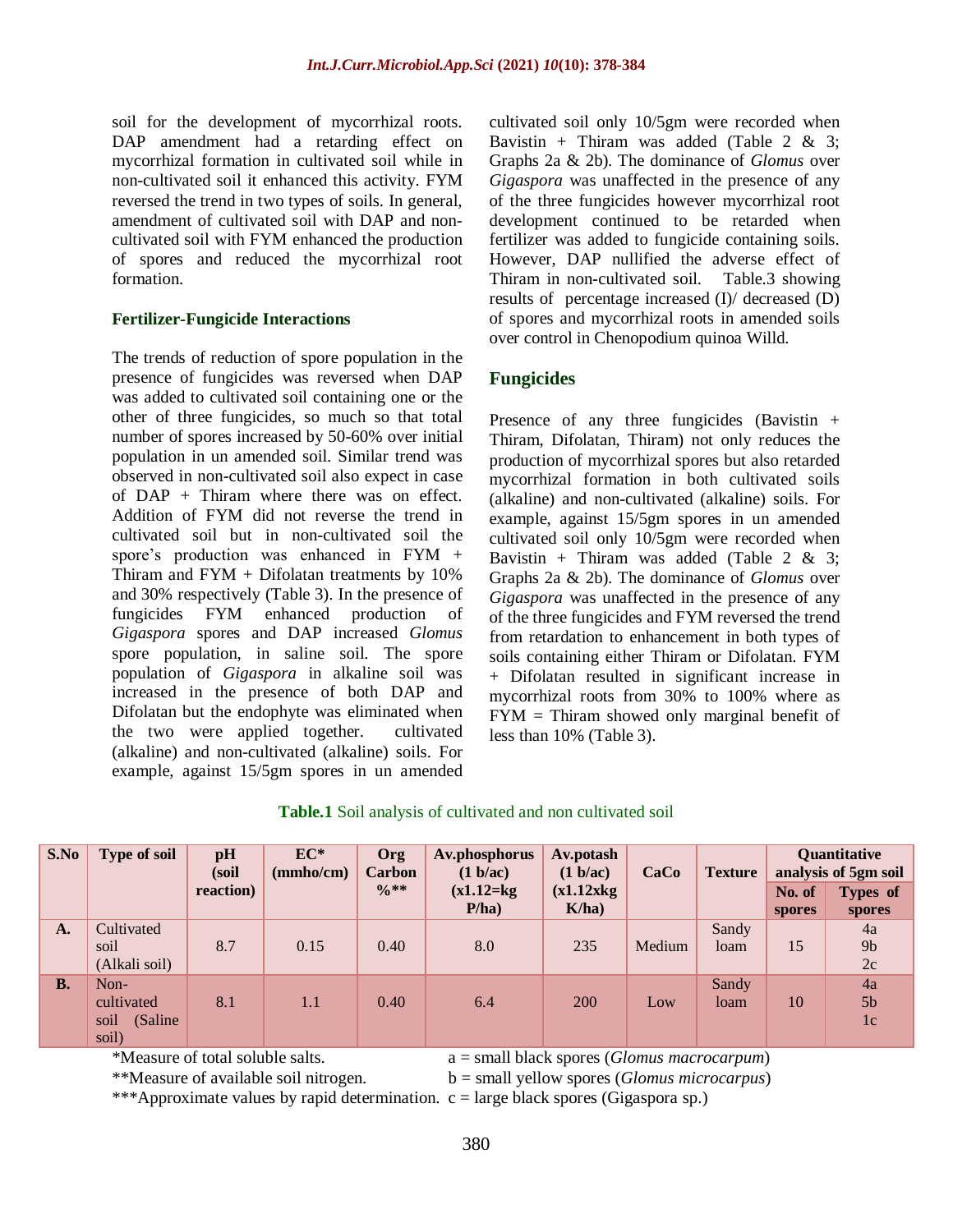

**Graph for Table.1** Soil analysis of cultivated and non cultivated soil



| S.No.                   | <b>Treatment</b>   | <b>Percentage</b> | Spores per 5gm soil | <b>Types of spores</b> |  |  |
|-------------------------|--------------------|-------------------|---------------------|------------------------|--|--|
| 1                       | $CP_0$             | 90.9              | 15                  | 4a,9b,2c               |  |  |
| $\overline{2}$          | CP <sub>1</sub>    | 100.0             | 10                  | 6a,4b                  |  |  |
| $\overline{\mathbf{3}}$ | CP <sub>2</sub>    | 56.25             | 14                  | 6a, 5b, 2c, 1d         |  |  |
| $\overline{\mathbf{4}}$ | CP <sub>3</sub>    | 66.6              | 12                  | 6a,4b,2c               |  |  |
| 5                       | $NCP_0$            | 47.2              | 10                  | 4a,5b,1c               |  |  |
| 6                       | $NCP_1$            | 33.3              | 10                  | 6a,4b                  |  |  |
| $\overline{7}$          | $NCP_2$            |                   |                     |                        |  |  |
| 8                       | $NCP_3$            | 39.3              | 9                   | 3a,6b                  |  |  |
| 9 <sup>°</sup>          | $CDAPP_0$          | 80.9              | 18                  | 9a, 1b, 8d             |  |  |
| 10                      | $CDAPP_1$          | 58.3              | 22                  | 9a, 7b, 6c             |  |  |
| <b>11</b>               | $CDAPP_2$          | 80.0              | 15                  | 12a,3b                 |  |  |
| <b>12</b>               | CDAPP <sub>3</sub> | 80.0              | 16                  | 12a,4b                 |  |  |
| 13                      | $NCDAPP_0$         | 85.7              | 16                  | 10a,6b                 |  |  |
| 14                      | $NCDAPP_1$         | 12.5              | 14                  | 10a,4b                 |  |  |
| <b>15</b>               | $NCDAPP_2$         | 25.0              | 14                  | 5a,9b                  |  |  |
| <b>16</b>               | $NCDAPP_3$         | 58.3              | 9                   | 4a,5b                  |  |  |
| 17                      | $CFYMP_0$          | 100.0             | 14                  | 8a,6b                  |  |  |
| 18                      | $CFYMP_1$          | 30.0              | 13                  | 6a,7b                  |  |  |
| 19                      | $CFYMP_2$          | 100.0             | 13                  | 10a,3b                 |  |  |
| 20                      | $CFYMP_3$          | 37.5              | $\bf 8$             | 7a,1b                  |  |  |
| 21                      | NCFYMP $_0$        | 30.0              | 8                   | 2a,5b,1c               |  |  |
| 22                      | $NCFYMP_1$         | 37.5              | $\overline{7}$      | 3a,4b                  |  |  |
| 23                      | NCFYMP $_2$        | 100.0             | 13                  | 5a,2b,6c               |  |  |
| 24                      | $NCFYMP_3$         | 35.7              | 11                  | 4a, 3b, 4c             |  |  |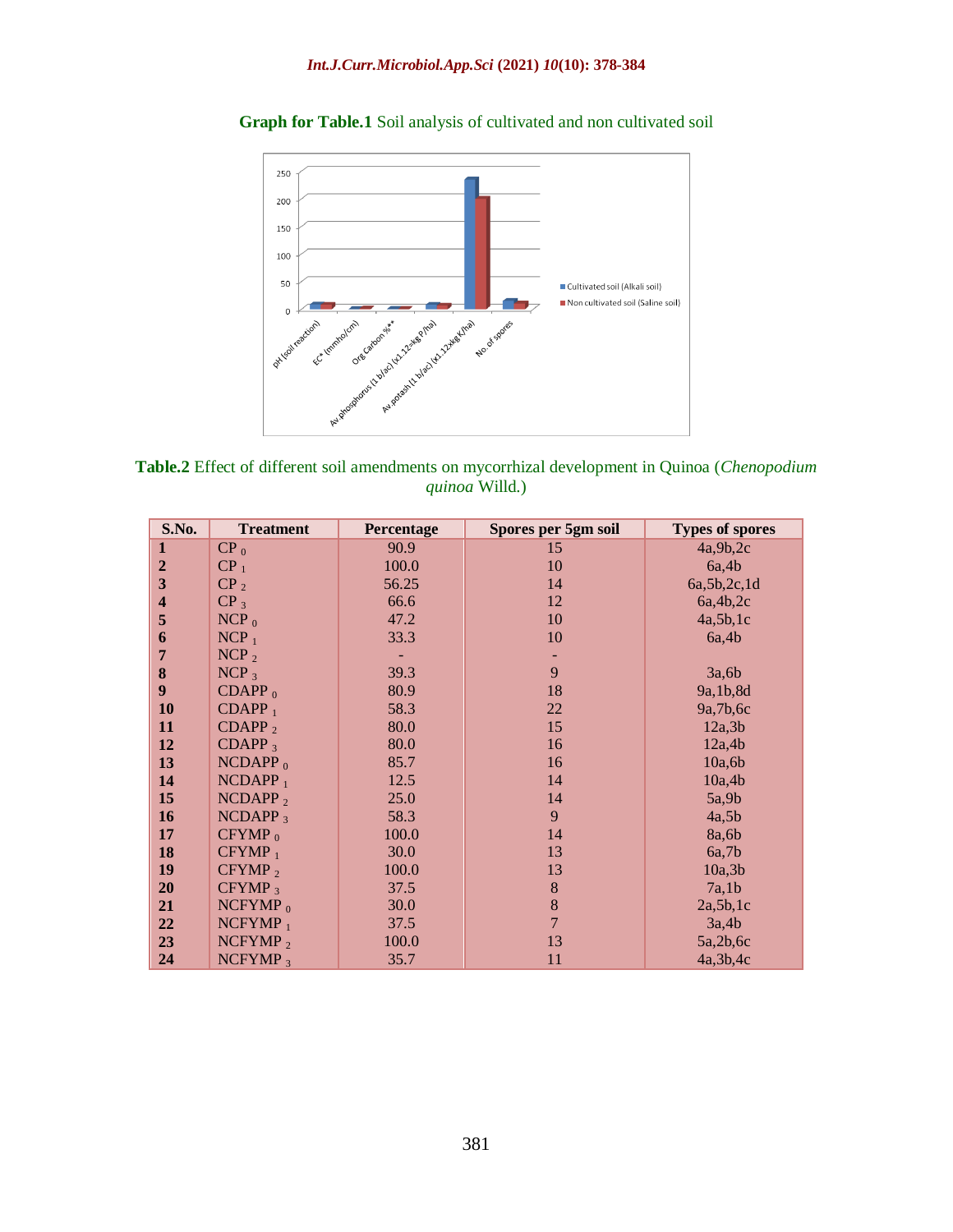

**Graph for Table.2** Effect of different soil amendments on mycorrhizal development in Quinoa (*Chenopodium quinoa* Willd.)



|                           |              | Cultivated spores (No) |                  |                                    | Non Cultivated spores (No) |               |                  |                                    |
|---------------------------|--------------|------------------------|------------------|------------------------------------|----------------------------|---------------|------------------|------------------------------------|
| <b>Treatment</b>          | <b>Total</b> | <b>Glomus</b>          | <b>Gigaspora</b> | <b>Mvcorrhizal</b><br><b>Roots</b> | <b>Total</b>               | <b>Glomus</b> | <b>Gigaspora</b> | <b>Mvcorrhizal</b><br><b>Roots</b> |
| <b>DAP</b>                | 30(I)        | 25(D)                  | 350(I)           | 10(D)                              | 60(I)                      | 77(I)         | Eliminated       | 80(I)                              |
| $DAP + Bavistin + Thiram$ | 50(I)        | 6.6(I)                 | 300(I)           | 35(D)                              | 40(I)                      | 55(I)         | Eliminated       | 80(D)                              |
| $DAP + Difolatan$         | No effect    | 15(I)                  | Eliminated       | 12(D)                              | 40(I)                      | 55(I)         | Eliminated       | 50(D)                              |
| $DAP + Thiram$            | 65(I)        | 22(I)                  | Eliminated       | 12(D)                              | 10(D)                      | No effect     | Eliminated       | 29(I)                              |
| <b>Bavistin + Thiram</b>  | 33(D)        | 22(D)                  | Eliminated       | 10(I)                              | No effect                  | 11(I)         | Eliminated       | 40(D)                              |
| <b>Difolatan</b>          | 6.6(D)       | 15(D)                  | 50(I)            | 36.5(D)                            | 6(D)                       | 12(D)         | Eliminated       | 23(D)                              |
| Thiram                    | 20(D)        | 22(D)                  | No effect        | 29(D)                              | 10(D)                      | No effect     | Eliminated       | 12(D)                              |
| <b>FYM</b>                | 6.5(D)       | 8(1)                   | Eliminated       | $11($ D                            | 20(D)                      | 30(D)         | No effect        | 66(D)                              |
| $FYM + Bavistin Thiram$   | 14(D)        | No effect              | Eliminated       | 66(D)                              | 30(D)                      | 23(D)         | Eliminated       | 15(D)                              |
| $FYM + Difolatan$         | 14(D)        | No effect              | Eliminated       | 120(I)                             | 30(I)                      | 22(D)         | 600              | 120(I)                             |
| $FYM + Thiram$            | 45(D)        | 38(D)                  | Eliminated       | 15.5(D)                            | 10(I)                      | 22(D)         | 500              | 20(D)                              |

**Table.3** Percentage increased (I), decreased (D) of spores in Mycorrhizal roots of Quinoa over control



The fungi that form vesicular-arbuscular mycorrhizae have extremely wide host range and there is no definitive evidence that places any restriction on the host range of any particular species provided the host is capable of forming vesicular-arbuscular mycorrhizal associations.

Most spore types of this group of microorganisms seem to have a worldwide distribution. The spores were generally more numerous and varied in cultivated than in non-cultivated soils of Kalaburagi District, Karnataka (Mousumi Das et.al 2015). Muthukumar et al. (2003) observed that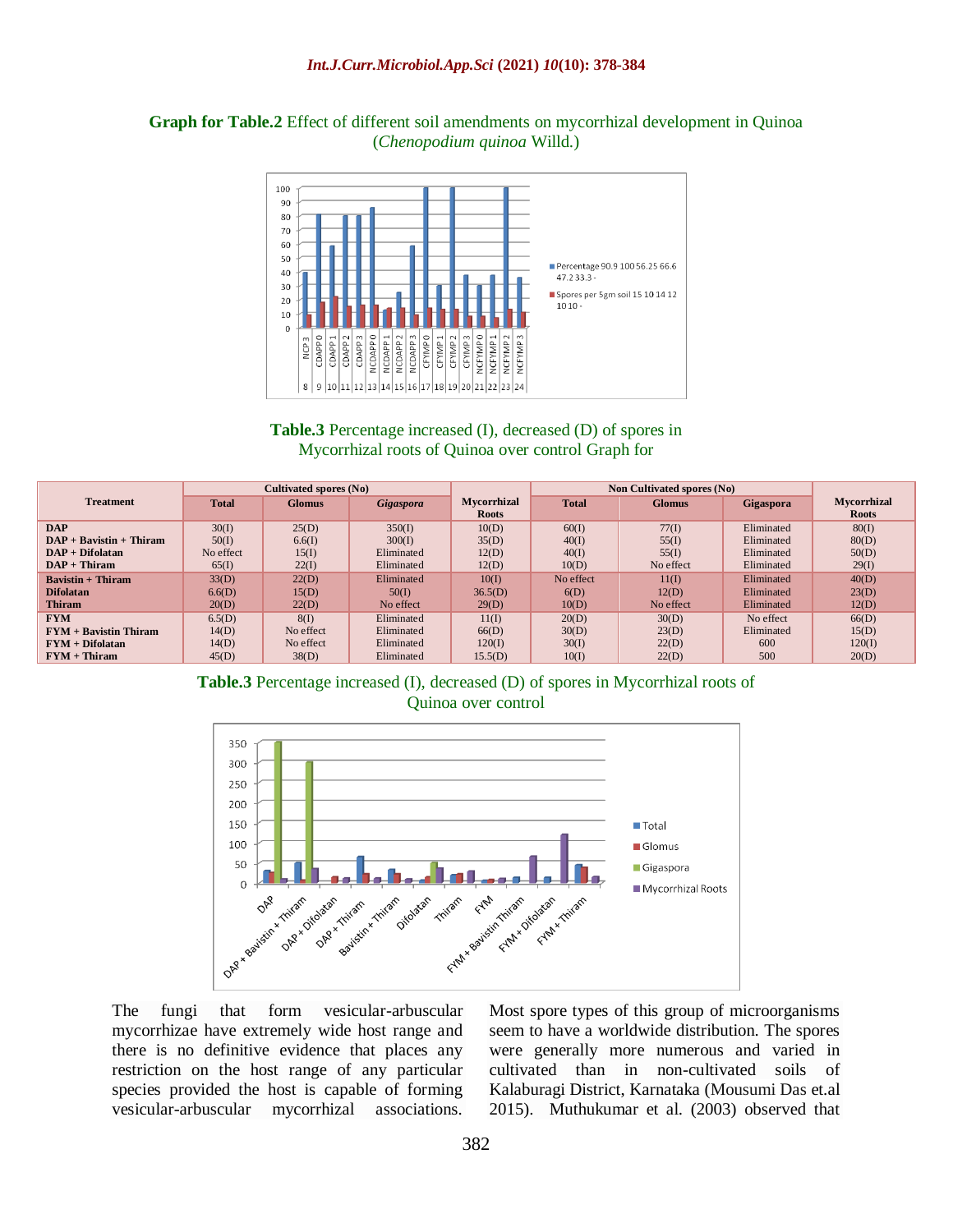root density, AM colonization and AM fungal spore numbers decreased with soil depth in all forests in Xishuangbanna, in southwest China and similar observation was made by Douds et al.(1995). Spore populations have been found to decrease with increasing clay content, increase with increasing pH and carbon, and decrease with increasing soil phosphorus **(** S. C. Tiwari S. S. Singh 2003 ). Three genera of AM fungi were usually found in rhizosphere soils of crops plants, *Glomus mosseae* was the most frequent mycorrhizal associate N. Valsalakumar et.al., (2007), *Gigaspora* spp., was another fungus found by them, but not as frequently as *Glomus*. In the present studies 4 types, two each of *Glomus* and *Gigaspora* were observed irrespective of the types of soil, namely alkaline cultivated and saline noncultivated. Higher spore population was recorded in cultivated soil than in non-cultivated one. Similar results were obtained by Abbott and Robson (1982). The percentage of root becoming mycorrhizal was also more in the cultivated soil than in the non-cultivated soil in which Quinoa was grown. As evident from the present studies the pH of the soil does not seem to influence the spore types and consequently the mycorhizal fungus species. Occurrence of only *Glomus* and *Gigaspora* in lateritic soils of Andhra Pradesh suggests that probably these fungi are most common in Indian soils. Dominance of *Glomus* in the results obtained from the present studies is in conformity with results obtained by other workers in India ( Poonam Verma and Verma 2017).

In cultivated soils vesicular-arbuscular mycorrhizal fungi are affected by various agricultural and horticultural practices particularly fertilizer addition, pesticide applications and crop rotations. Changes in soil fertility due to amendments with mineral fertilizer or organic matter can markedly affect the activity of the soil mycorrhizal population in terms of the amount of root infection and number of the spores produced (Mosse, 1973). In the present studies amendment with Diammonium Phosphate affected the spore types of both cultivated and non-cultivated soils. While in cultivated soil this fertilizer favoured spore production of *Gigaspora* over *Glomus*. The DAP had a retarding effect on the development of mycorrhizal roots in cultivated soil in which Quinoa was grown. However, in non-cultivated

soil it enhanced this development. Similar reverse trend was seen with FYM. There is considerable information on the negative effects of nitrogen fertilizer on mycorrhiza formation. Understanding the effects of different agricultural practices on the mycorrhizal symbiosis is very important for agricultural production and the sustainable use of soil and investigations were made depending upon the composition and diversity of various arbuscular mycorrhizal fungi (AMF) in soils from fields of different agricultural practices [Manoharan et](https://www.ncbi.nlm.nih.gov/pmc/articles/PMC6076214/#bib37) al., [\(2017\)](https://www.ncbi.nlm.nih.gov/pmc/articles/PMC6076214/#bib37). The largest numbers of spores were formed at higher and low levels of nitrogen. To predict the effects of fertilizer amendment on the population of mycorrhizal fungi, some idea of the initial soil fertility is needed because in a very poor soil the spore production will be limited by the small amount of total, not the percent, root infection resulting from poor plant growth. Generally high soil fertility leads to little VAM infection so that we are unlikely to find much mycorrhizal in intensively cultivated soils. The use of fungicides to control soil-borne pathogens is a common thing. Recently, concern has developed among agriculturists about the effect of pesticide usage upon beneficial mycorrhizal fungi. Are the benefits of fungicides (increased crop growth via destruction of pathogenic organisms) being diluted because they also destroy mycorrhizal fungi and thereby reduce nutrient uptake by crop? The data now available on the interaction between mycorrhizal fungi and fungicides indicated that fungicides typically delay or reduce vesiculararbuscular mycorrhizal infection but rarely eliminated it (Menge, 1983). In the present study presence of any if the three fungicides, namely, Bavistin + Thiram (systemic fungicide, methyl 2 benzimidazole carbonate), Difolatan (heterocyclic nitrogenous compound, non-systemic in nature also known as Captafol) and Thiram (organic sulphur fungicide, non-systemic in nature) even though reduced both the spore population and mycorrhizal root development in both alkaline and saline soils, did not eliminate the symbiotic associations, However, the dominance of one fungus (*Glomus*) over another fungus (*Gigaspora*) was unaffected in all the treatments. It has been observed that non-systemic fungicides like PCNB, Thiram and Botran are consistently toxic to mycorrhizal fungi. In the present investigations the